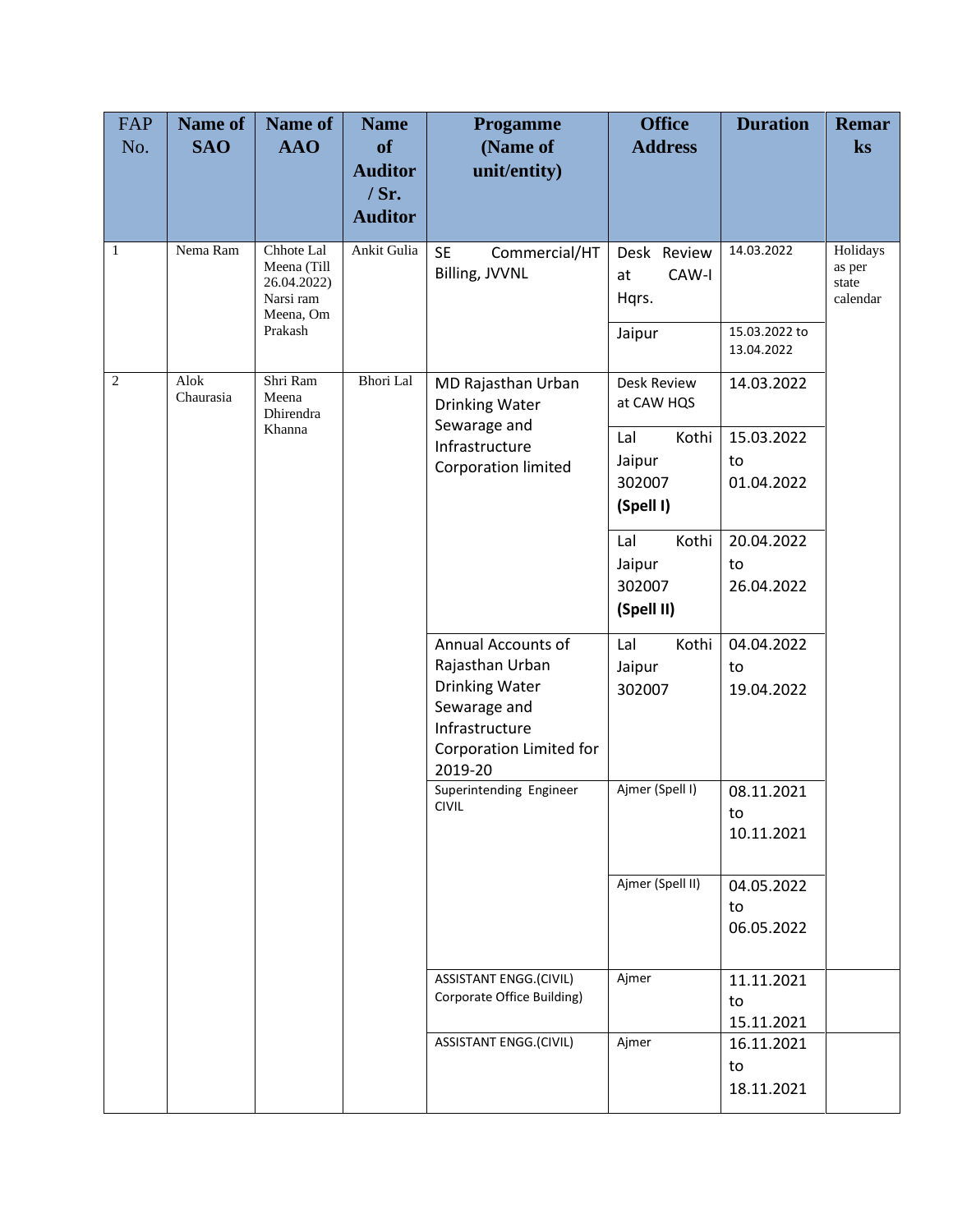|                                |                                                         |                   | <b>ASSISTANT ENGG.(CIVIL)</b>                                                               | Chittorgarh                                                     | 22.11.2021                                      |
|--------------------------------|---------------------------------------------------------|-------------------|---------------------------------------------------------------------------------------------|-----------------------------------------------------------------|-------------------------------------------------|
|                                |                                                         |                   |                                                                                             |                                                                 | to                                              |
|                                |                                                         |                   |                                                                                             |                                                                 | 24.11.2021                                      |
|                                |                                                         |                   | <b>ASSISTANT ENGG.(CIVIL-</b>                                                               | Bhilwara                                                        | 28.04.2022                                      |
|                                |                                                         |                   |                                                                                             |                                                                 | to                                              |
|                                |                                                         |                   |                                                                                             |                                                                 | 02.05.2022                                      |
| Sh.<br>Bhupendra<br>Kumar, AAO |                                                         |                   | Branch Manager, RFC                                                                         | 1, Shri Ram<br>Colony, Civil<br>lines,<br><b>Bhilwara</b>       | 29.03.2022 to<br>01.04.2022                     |
| Nagar Mal<br>Kumawat           | Santosh<br>Rana,                                        | Sh.<br>Sarweshvar | <b>DCOS JdVVNL</b>                                                                          | Jodhpur                                                         | 28.03.2022 to                                   |
|                                | Anjani<br>Kumar                                         | Singh, Sr.<br>Ar  | <b>ACOS</b>                                                                                 | Jalore                                                          | 13.04.2022                                      |
|                                |                                                         |                   | <b>ACOS</b>                                                                                 | Old<br>Power                                                    |                                                 |
|                                |                                                         |                   |                                                                                             | House,                                                          |                                                 |
|                                |                                                         |                   |                                                                                             |                                                                 |                                                 |
|                                |                                                         |                   | <b>ACOS</b>                                                                                 | Ganaganagar                                                     |                                                 |
|                                |                                                         |                   | <b>ACOS</b>                                                                                 | Sirohi                                                          |                                                 |
|                                |                                                         |                   | S.E. O&M RAJSAMAND                                                                          | Desk Review                                                     | 18.04.2022                                      |
|                                |                                                         |                   |                                                                                             |                                                                 |                                                 |
|                                |                                                         |                   |                                                                                             | RAJSAMAND                                                       | 21.04.2022<br>to                                |
|                                |                                                         |                   | <b>ASSISTANT</b><br>ENGG(O&M)                                                               | <b>BHEEM</b>                                                    | 20.05.2022                                      |
|                                |                                                         |                   |                                                                                             |                                                                 |                                                 |
|                                |                                                         |                   | ENGG(O&M)                                                                                   |                                                                 |                                                 |
|                                |                                                         |                   | <b>ASSISTANT</b>                                                                            | RAJNAGAR                                                        |                                                 |
|                                |                                                         |                   |                                                                                             |                                                                 |                                                 |
|                                |                                                         |                   | ENGG(O&M)                                                                                   |                                                                 |                                                 |
|                                |                                                         |                   | <b>ASSISTANT</b>                                                                            | KELWA,                                                          |                                                 |
|                                |                                                         |                   | ENGG(O&M)                                                                                   | <b>RAJSAMAND</b>                                                |                                                 |
| Alok<br>Saxena                 | Chandra<br>Mohan<br>Meena<br>Ramkesh<br>Gurjar<br>Meena | Zakir<br>Husain   | Performance Audit of<br>DISCOMs of Rajasthan<br>in Pre-UDAY and Post-<br><b>UDAY</b> period | <b>Head Office</b><br>of JVVNL,<br>Vidhyut<br>Bhawan,<br>Jaipur | 01.04.2022<br>onwards                           |
|                                |                                                         |                   |                                                                                             | EHT)<br><b>ASSISTANT</b><br>ENGG(O&M)<br><b>ASSISTANT</b>       | Bikaner<br>at CAW-I HQ<br>KANKROLI<br>RAILMAGRA |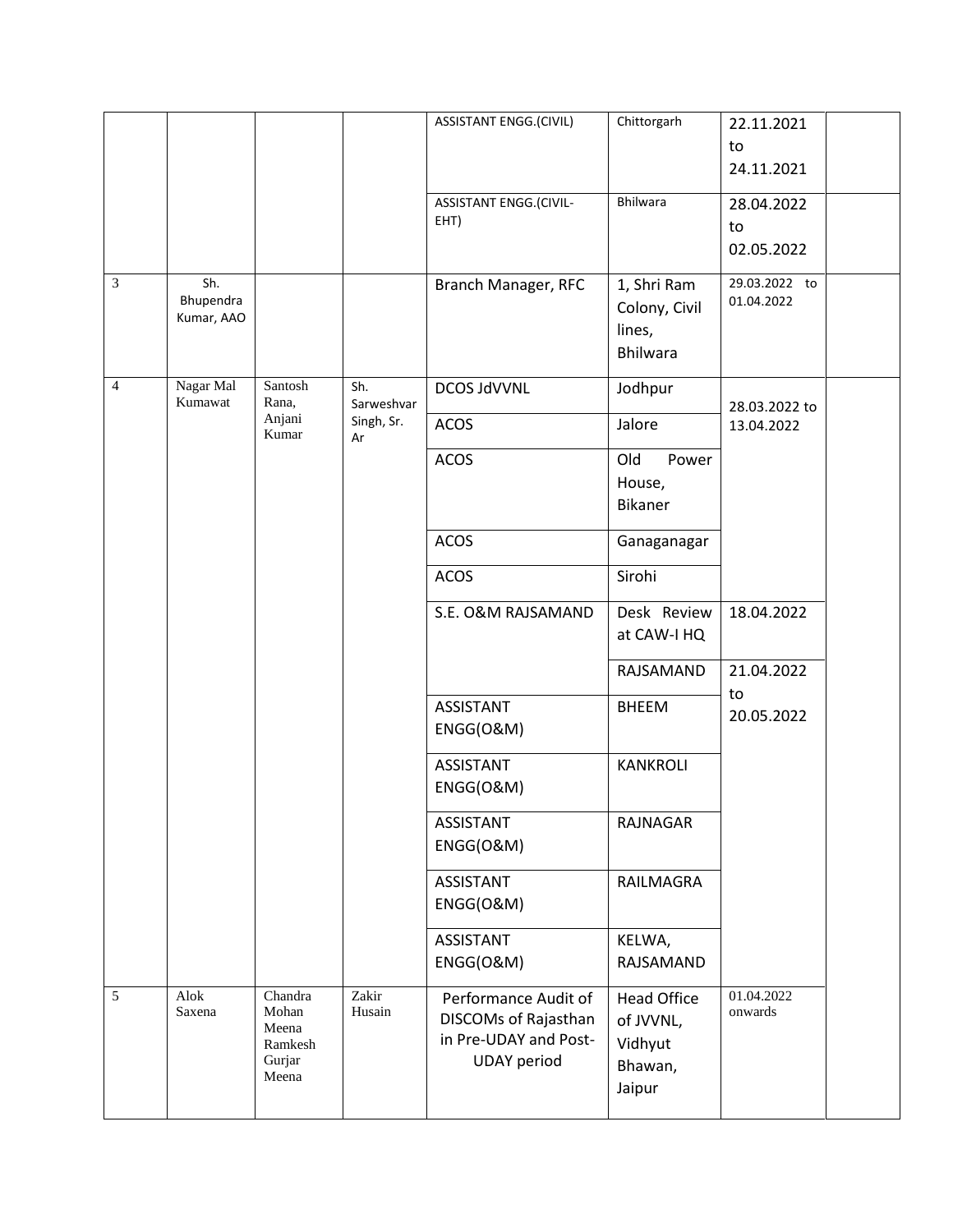| 6      | SK.<br>Agarwal        | Raksha<br>Gupta<br>Rajeev<br>Bindal           | Mukesh h<br>Dixit     | Chief<br>Engineer<br>(Thermal<br>Design),<br>Vidyut<br>Rajasthan<br><b>Utpadan Nigam Limited</b><br>(The unit is under High<br>risk categoty for audit<br>purpose) | <b>Desk Review</b><br>at CAW HQs<br>Room<br>No.<br>505,<br>Dreamax<br>Plaza,<br>Sahakar<br>Marg,<br>Jaipur, 30200<br>5 | 25.03.2022<br>28.03.2022<br>to<br>22.04.2022 |
|--------|-----------------------|-----------------------------------------------|-----------------------|--------------------------------------------------------------------------------------------------------------------------------------------------------------------|------------------------------------------------------------------------------------------------------------------------|----------------------------------------------|
| $\tau$ | Gaurav Kr<br>Prajapat | Bhupender<br>Kumar<br>Vimlani                 | Ramautar<br>Meena     | Performance Audit on<br>Deendayal Upadhyay Gram<br>Jyoti Yojna (DDUGJY) &<br>SAUBHAGYA                                                                             | CAW-Report                                                                                                             |                                              |
| 8      | Pradeep Kr<br>Mundra  | Sh. Ved<br>Prakash<br>Joshi, AAO,<br>Sh. Raja | Om<br>Prakash<br>Tank | Chief Engineer/ACE,<br>(T&C), RRVPNL                                                                                                                               | Desk Review<br>at CAW HQS                                                                                              | 17.03.2022                                   |
|        |                       | Kumar,<br><b>AAO</b>                          |                       |                                                                                                                                                                    | Jodhpur                                                                                                                | 28.03.2022<br>to                             |
|        |                       |                                               |                       | SE (T&C), JODHPUR                                                                                                                                                  | 132 KV gss<br>Power House<br>Shastri Nagar<br>Jodhpur                                                                  | 13.04.2022                                   |
|        |                       |                                               |                       | SE (T&C), RRVPNL                                                                                                                                                   | <b>Bhadala</b>                                                                                                         |                                              |
|        |                       |                                               |                       | SE (T&C), RRVPNL                                                                                                                                                   | Hanumangar<br>h                                                                                                        |                                              |
|        |                       |                                               |                       | Aen (RPM), RRVPNL                                                                                                                                                  | Bikaner                                                                                                                |                                              |
|        |                       |                                               |                       | "Non<br>Long Para<br>on<br>оf<br>fuel<br>recovery<br>surcharge<br>in                                                                                               | of<br>Initiation<br>Audit                                                                                              | 19.04.2022<br>to<br>17.06.2022               |
|        |                       |                                               |                       | assessment of vigilance<br>Checking<br>by<br>the<br>DISCOMs".                                                                                                      | Submission<br>of<br>Progress<br>to<br>Headquarter<br>S                                                                 | 16.05.2022                                   |
|        |                       |                                               |                       |                                                                                                                                                                    | Final<br>Submission<br>of Report                                                                                       | 20.06.2022                                   |
| 9      | Kuldeep<br>Lugaria    | Jeevraj<br>Singh<br>Palawat                   | Prateek<br>Sharma     | Preparation of General<br>Purpose Financial Report                                                                                                                 | Jaipur                                                                                                                 | 06.12.2021<br>Onwards                        |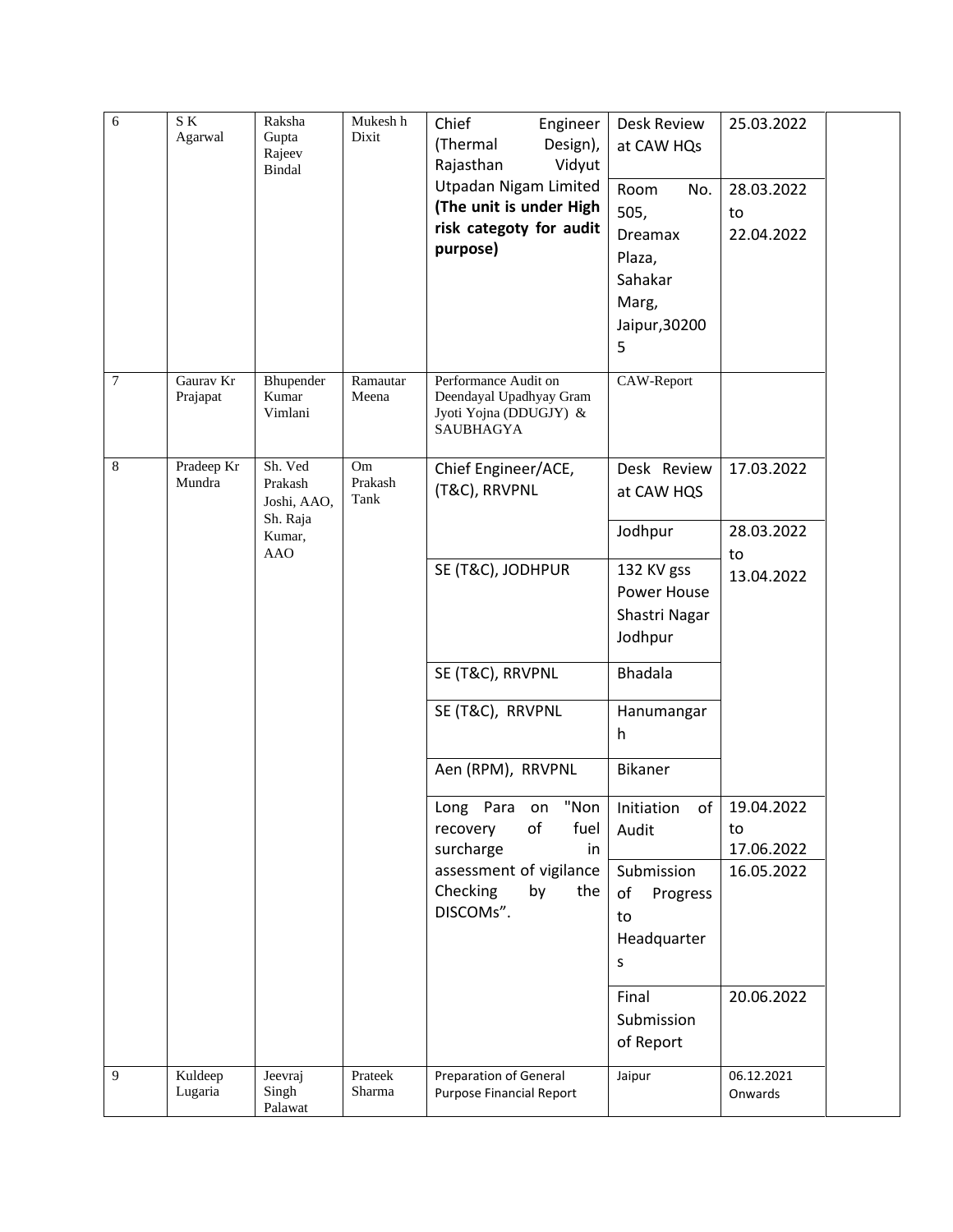|                                 | Chand                             |                            |                                                                                                                                                                                                    |                                                                                                          |                                                        |
|---------------------------------|-----------------------------------|----------------------------|----------------------------------------------------------------------------------------------------------------------------------------------------------------------------------------------------|----------------------------------------------------------------------------------------------------------|--------------------------------------------------------|
| 10<br>Amarjit<br>Singh<br>Yadav | Rambabu<br>Meena,<br>Shimbu       | Bhanwar<br>Singh<br>Gahlot | Chief Engineer (MM &<br>Thermal) & (O&M) &<br>Cont.<br>Units<br>Kota<br>Thermal Power Station,<br>Rajasthan Rajya Vidyut<br>Utpadan Nigam Limited<br>(This Unit is under<br>High Risk category for | Desk Review<br>at Hqrs.                                                                                  | 28.03.2022                                             |
|                                 | Meena                             |                            |                                                                                                                                                                                                    | Kota                                                                                                     | 29.03.2022                                             |
|                                 |                                   |                            |                                                                                                                                                                                                    |                                                                                                          | to                                                     |
|                                 |                                   |                            |                                                                                                                                                                                                    |                                                                                                          | 13.04.2022                                             |
|                                 |                                   |                            |                                                                                                                                                                                                    |                                                                                                          |                                                        |
|                                 |                                   |                            | <b>RRVUNL (This Unit is</b>                                                                                                                                                                        | at Hqrs.                                                                                                 | 18.04.2022                                             |
|                                 |                                   |                            |                                                                                                                                                                                                    |                                                                                                          | 20.04.2022                                             |
|                                 |                                   |                            |                                                                                                                                                                                                    |                                                                                                          | to                                                     |
|                                 |                                   |                            |                                                                                                                                                                                                    | Parisar, Undel                                                                                           | 13.05.2022                                             |
|                                 |                                   |                            |                                                                                                                                                                                                    | , Jhalrapatan,<br>Jhalawar                                                                               |                                                        |
| Ravindra<br><b>Bhatia</b>       | Ajit Kumar<br>Rajkumar<br>Mimlani | Charitra<br>Singh          | CMD Rajasthan Small<br>Industries Corporation                                                                                                                                                      | <b>Desk Review</b>                                                                                       | 23.03.2022                                             |
|                                 |                                   |                            |                                                                                                                                                                                                    |                                                                                                          | 24.03.2022                                             |
|                                 |                                   |                            |                                                                                                                                                                                                    | Bhawan                                                                                                   | to                                                     |
|                                 |                                   |                            |                                                                                                                                                                                                    | Jaipur                                                                                                   | 13.04.2022                                             |
|                                 |                                   |                            | SR.MANAGER , RSIC (INC<br><b>ASHOKA HOTEL</b>                                                                                                                                                      | (PRGATI<br>MAIDAN)<br>RAJASTALI, NEW<br><b>DELHI</b>                                                     |                                                        |
|                                 |                                   |                            | SR. MANAGER RSIC                                                                                                                                                                                   | SP-II,<br><b>MARUDHAR</b><br><b>INDUSTRIAL</b><br>AREA PHASE-II,<br><b>JODHPUR</b>                       |                                                        |
|                                 |                                   |                            | Rajasthan<br>MD,<br>Urja<br>Vikas Nigam Limited                                                                                                                                                    | Desk Review<br>at CAW HQs                                                                                | 16.08.2021                                             |
|                                 |                                   |                            |                                                                                                                                                                                                    | Vidyut<br>Bhawan,<br>Jaipur (Spell                                                                       | 06.09.2021                                             |
|                                 |                                   |                            |                                                                                                                                                                                                    | $\vert$                                                                                                  |                                                        |
|                                 |                                   |                            |                                                                                                                                                                                                    | Vidyut                                                                                                   | 18.04.2022                                             |
|                                 |                                   |                            |                                                                                                                                                                                                    | Bhawan,                                                                                                  | to                                                     |
|                                 |                                   | Prakash<br>Sharma<br>Dayal |                                                                                                                                                                                                    | audit purpose.)<br>Chief Engineer, (KATPP)<br>under High Risk category<br>for audit purpose.)<br>Limited | Desk Review<br><b>ADMN</b><br>Building, Urja<br>Udhyog |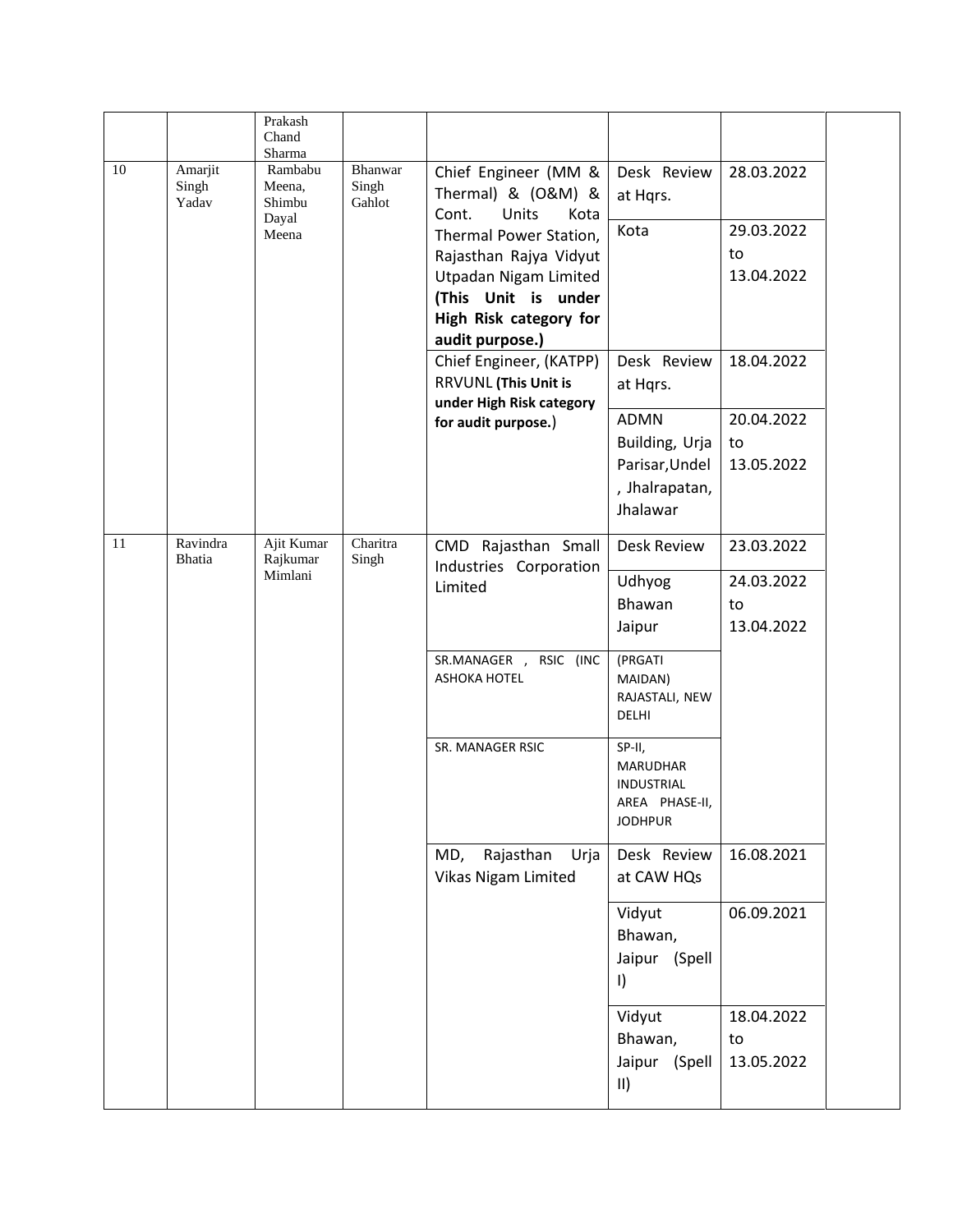| 12 | O P Bairwa | Lalit<br>Solanki,<br>Chhote lal<br>meenaa | Bhawani<br>singh | Chief Engineer, (O&M) &<br>Coonst Unit STPS RRVUNL<br>(This Unit is under High Risk<br>category for audit purpose.)                                                                            | Desk review at<br>CAW HQs<br>ADMN<br>Building,<br>Prabhat Nagar,<br>Suratgarh                 | 18.04.2022<br>20.04.2022<br>to<br>06.05.2022                                                              |  |
|----|------------|-------------------------------------------|------------------|------------------------------------------------------------------------------------------------------------------------------------------------------------------------------------------------|-----------------------------------------------------------------------------------------------|-----------------------------------------------------------------------------------------------------------|--|
| 13 | S K Yadav  | Naveen<br>Verma                           |                  | SBU&PC-ROCK<br>GGM,<br>PHOSTPHATE, RSMM                                                                                                                                                        | Sbu-Pc,<br>Rockphospha<br>te,<br>Jhamarkotra,<br>313015<br>(Spell I)<br>Sbu-Pc,               | 14.03.2022<br>to<br>16.03.2022<br>04.04.2022                                                              |  |
|    |            |                                           |                  |                                                                                                                                                                                                | Rockphospha<br>te,<br>Jhamarkotra,<br>313015<br>(Spell II)                                    | to<br>13.04.2022                                                                                          |  |
|    |            |                                           |                  | Long Para on "Repair of<br>Failed<br>Power<br>Transformers<br>by the<br>Rajasthan Rajya Vidyut                                                                                                 | Initiation<br>of<br>Audit                                                                     | 19.04.2022<br>to<br>24.06.2022                                                                            |  |
|    |            |                                           |                  | Prasaran<br>Nigam<br>Limited"                                                                                                                                                                  | Submission<br>of<br>Progress<br>to<br>Headquarter<br>S                                        | 16.05.2022                                                                                                |  |
|    |            |                                           |                  |                                                                                                                                                                                                | Final<br>Submission<br>of Report                                                              | 27.06.2022                                                                                                |  |
| 14 | O P Mehta  | Naveen<br>Kumar<br>verma                  |                  | Chief Engineer (MM)<br>awarding<br>and<br>execution,<br>Jodhpur<br>Vidyut Vitran<br>Nigam<br>Limited<br>(This Unit is<br>under<br>High<br><b>Risk</b><br>for<br>category<br>audit<br>purpose.) | Desk Review<br>at CAW HQS<br>New Power<br>House,<br>Industrial<br>Area,<br>Jodhpur-<br>342003 | 27.01.2022<br>to<br>28.01.2022<br>31.01.2022<br>to<br>16.03.2022<br>and<br>22.03.2022<br>to<br>13.04.2022 |  |